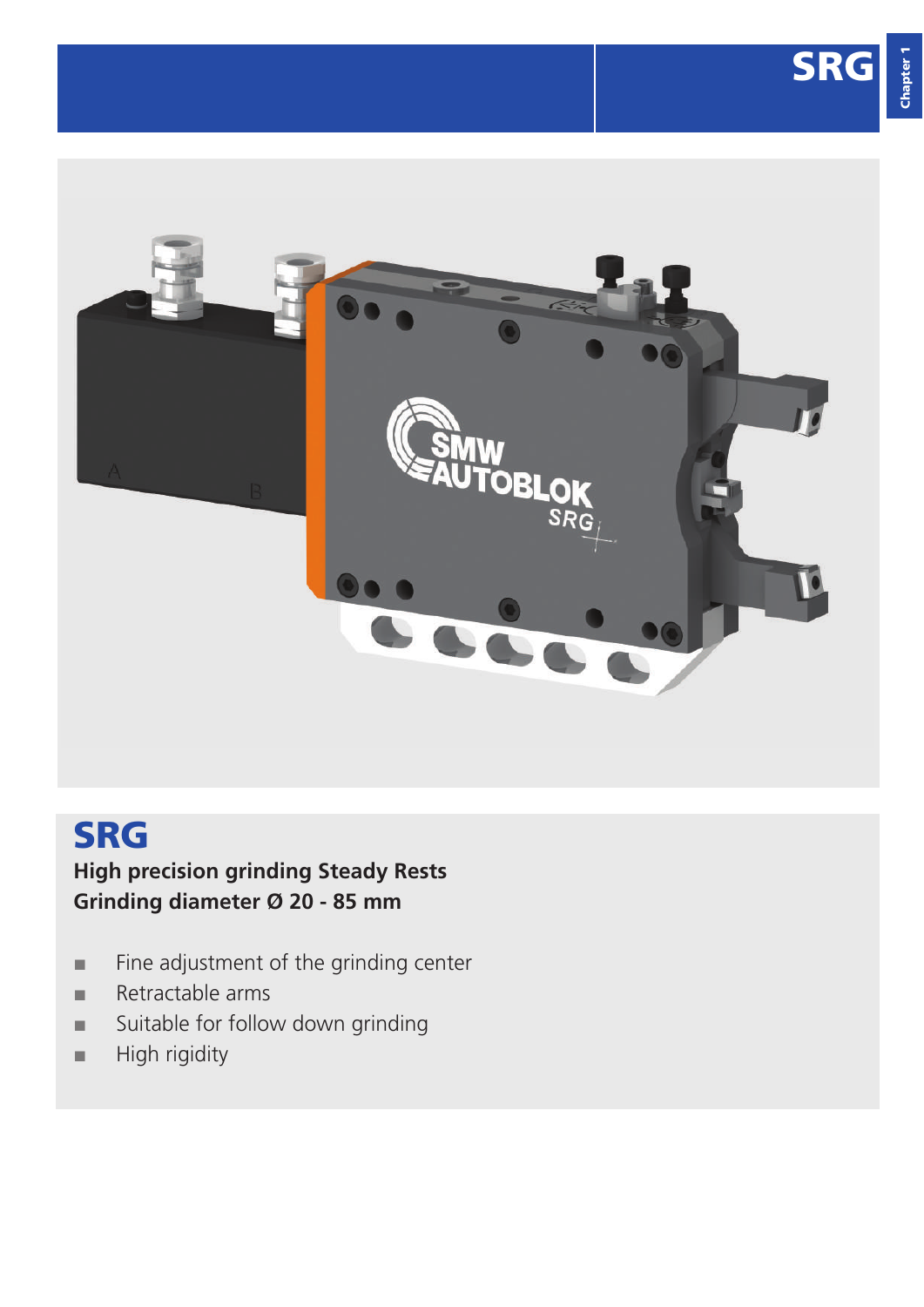## **New grinding Steady Rest**  with fine adjustment of the center

## SR

**Grinding Steady Rest**



## **Application/customer benefits**

- Support of shaft type workpieces on grinding machines<br>• Particularly suitable for the machining of crankshafts and
- Particularly suitable for the machining of crankshafts and camshafts
- Rapid set up of the Steady Rest to the grinding diameter due to the fine adjustment<br>• Suitable for Follow down grinding
- Suitable for Follow down grinding

## **Scope of delivery**

- Basic Grinding Steady Rest SRG
- Delivery in transport box (Padholder for the middle piece, Clamping Kit and Pad Kits are not scope of delivery. See therefor the overview for the configurations below.)

# NEW



## **Technical Features**

- **1.** Horizontal fine adjustment of the grinding center
- **2.** Vertical fine adjustment of the grinding center
- **3.** Retractable Steady Rest arms
- **4.** Port for compressed air against dust and coolant
- **5.** Monitoring of end positions with standard proximity switches (switches not included)

## **Overview Configuration**



### **Padholder for the middle piece**

- Consisting of padholder middle piece
- (incl. mounting material)
- 3 versions available:
- 0 degree,  $\pm$  5 degree,  $\pm$  7 degree
- Can be rotated by 180 degrees



### **Clamping Kit for the arms**

- Consisting of 2 nests for the arms and 1 padholder for the middle piece
- (incl. mounting material)
- The different clamping ranges can be covered by different clamping kits



### **Pad Kit**

- Consisting of 3 pads incl. 3 mounting screws<br>• Standard for clamping range as shown or
- Standard for clamping range as shown on the Steady Rest
- Special for shifting of the clamping range -5 mm

| <b>SMW-AUTOBLOK Type</b><br><b>Basic Steady Rest</b> | Id.No. | SRG <sub>1</sub><br>221175 | SRG <sub>2</sub><br>221871 | <b>SRG 2.1</b><br>222260 |            |          | SRG <sub>4</sub><br>221930 |          |          |           |
|------------------------------------------------------|--------|----------------------------|----------------------------|--------------------------|------------|----------|----------------------------|----------|----------|-----------|
| <b>Clamping range</b>                                | mm     | $20 - 35$                  | $30 - 60$                  |                          | $12 - 60$  |          | 43-85                      |          |          |           |
| Padholder 0 degree                                   | Id.No. | 203977*                    | 203985*                    |                          |            |          |                            |          |          |           |
| Padholder $\pm$ 5 degree                             | Id.No. | 203978*                    | 203986*                    |                          |            |          |                            |          |          |           |
| Padholder $\pm$ 7 degree                             | Id.No. | 203979*                    | 203987*                    |                          |            |          |                            |          |          |           |
| <b>Clamping kit</b>                                  |        |                            |                            |                          | Ш          | Ш        |                            | Ш        | Ш        | <b>IV</b> |
| <b>Clamping range</b>                                | mm     |                            |                            | $12 - 28$                | 28-44      | 44-60    | 43-55                      | 49-61    | 61-73    | 73-85     |
| <b>Clamping kit 0 degree</b>                         | Id.No. |                            |                            | 204383**                 | 204382**   | 204381** | 204165**                   | 204164** | 204163** | 204162**  |
| Clamping kit $\pm$ 5 degree                          | Id.No. |                            |                            |                          |            |          | 204202**                   | 204201** | 204200** | 204199**  |
| Clamping kit $\pm$ 7 degree                          | Id.No. |                            |                            |                          |            |          | 204206**                   | 204205** | 204204** | 204203**  |
| <b>Pad Kit Standard</b>                              | Id.No. | 203976                     | 203976                     |                          | 203976     |          | 204161                     |          |          |           |
| Pad Kit Special***                                   | Id.No. | 203939                     | 203939                     | 203939                   |            |          |                            |          |          |           |
| <b>Working pressure</b>                              | bar    | $15 - 30$                  | $15 - 30$                  | $15 - 30$<br>$7 - 25$    |            |          |                            |          |          |           |
| <b>Follow down grinding</b>                          |        | <b>Yes</b>                 | Yes                        |                          | <b>Yes</b> |          | Yes                        |          |          |           |

Consisting of padholder for the middle piece incl. mounting material

Consisting of padholder for the middle piece and the nests for the arms incl. mounting material

\*\*\* Clamping range -5 mm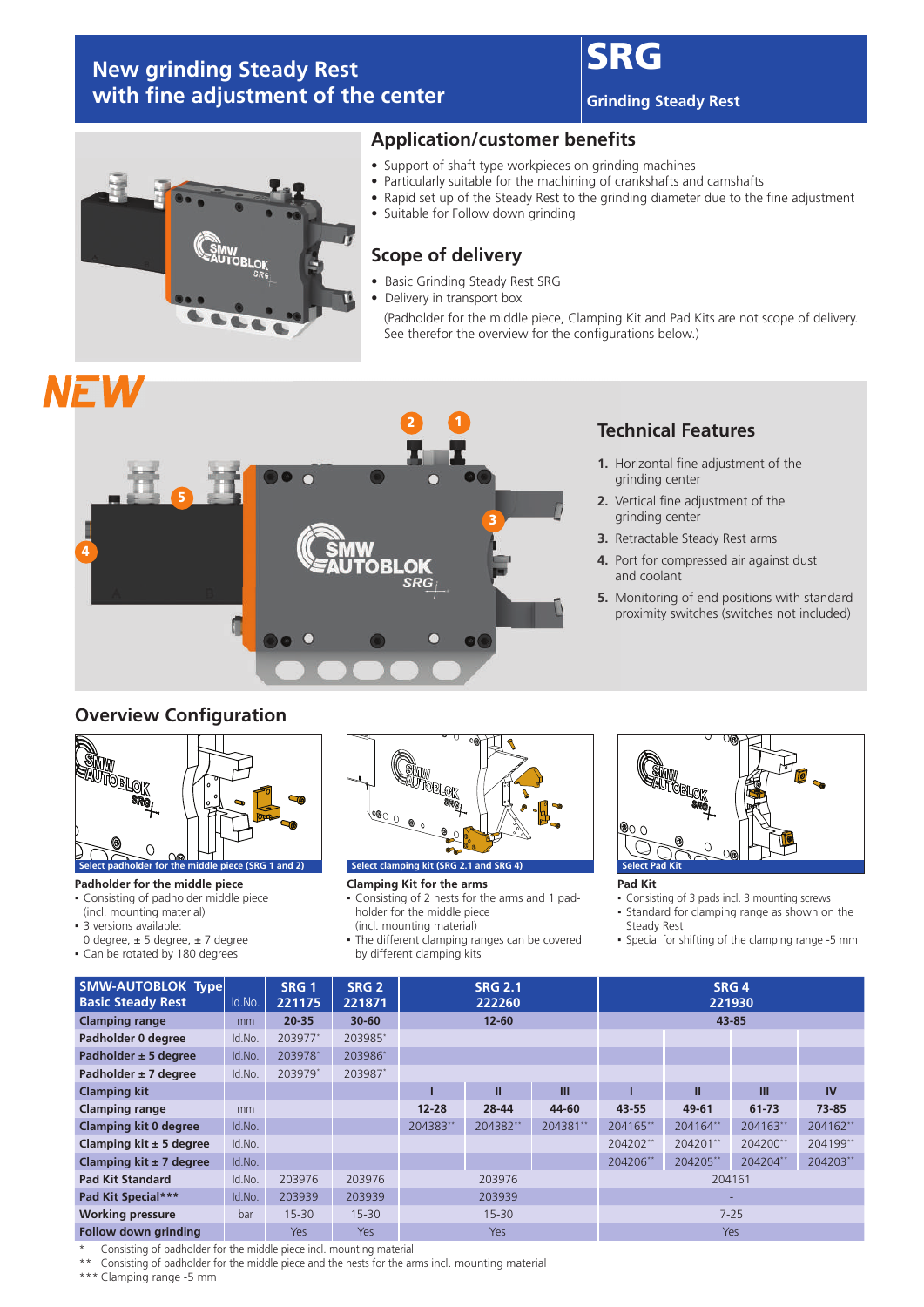# SRG 1

### **Grinding Steady Rest Dimensions and technical data**



| 5<br>ட<br>Cylinder port<br>G 1/4" open<br>O <sub>2</sub><br>01<br>$\mathsf{V}$<br>$\mathsf{C}$<br>D <sub>5</sub><br>D <sub>4</sub><br>D <sub>3</sub><br>D <sub>2</sub><br>D <sub>1</sub><br>Drain |                                  |                          |                                                                                                    |  |  |  |
|---------------------------------------------------------------------------------------------------------------------------------------------------------------------------------------------------|----------------------------------|--------------------------|----------------------------------------------------------------------------------------------------|--|--|--|
| Lift thread M8<br>⊚<br>$\odot$<br>Subjected to technical changes                                                                                                                                  | Transport                        | Vertical fine adjustment | Horizontal fine adjustment<br>$\circledcirc$<br>(ó)<br>(၀)<br>(\$<br><u>llar</u><br>oQ(≰i⊲<br>⊻¦়ত |  |  |  |
| For more detailed information please ask our customer service                                                                                                                                     |                                  |                          | G 1/8" Port centralized lubrication                                                                |  |  |  |
| <b>SMW-AUTOBLOK Type</b><br>Id. No.                                                                                                                                                               |                                  |                          | SRG <sub>1</sub><br>221175                                                                         |  |  |  |
| Minimum clamping diameter                                                                                                                                                                         | U1                               | mm                       | 20                                                                                                 |  |  |  |
| <b>Maximum clamping diameter</b>                                                                                                                                                                  | U <sub>2</sub>                   | mm                       | 35                                                                                                 |  |  |  |
| <b>Clear for part loading</b>                                                                                                                                                                     | U <sub>3</sub>                   | mm                       | 70                                                                                                 |  |  |  |
| Horizontal adjustment range                                                                                                                                                                       | mm                               | mm                       | $\pm$ 0.20                                                                                         |  |  |  |
| Vertical adjustment range                                                                                                                                                                         | mm                               | mm                       | ± 0.10                                                                                             |  |  |  |
|                                                                                                                                                                                                   | $\mathsf{A}$                     | mm                       | 306.8                                                                                              |  |  |  |
|                                                                                                                                                                                                   | $\mathsf C$                      | mm                       | 55.9                                                                                               |  |  |  |
|                                                                                                                                                                                                   | C1                               | mm                       | 67.5                                                                                               |  |  |  |
|                                                                                                                                                                                                   | D <sub>1</sub>                   | mm                       | 22.8                                                                                               |  |  |  |
|                                                                                                                                                                                                   | D <sub>2</sub>                   | mm                       | 22.7                                                                                               |  |  |  |
|                                                                                                                                                                                                   | D <sub>3</sub>                   | mm                       | 22.7                                                                                               |  |  |  |
|                                                                                                                                                                                                   | D <sub>4</sub>                   | mm                       | 22.7                                                                                               |  |  |  |
|                                                                                                                                                                                                   | D <sub>5</sub>                   | mm                       | 22.6                                                                                               |  |  |  |
|                                                                                                                                                                                                   | E                                | mm                       | 111.1                                                                                              |  |  |  |
|                                                                                                                                                                                                   | E1                               | mm                       | 76.2                                                                                               |  |  |  |
|                                                                                                                                                                                                   | E <sub>2</sub>                   | mm                       | 85.7                                                                                               |  |  |  |
|                                                                                                                                                                                                   | E3                               | mm                       | 20.7                                                                                               |  |  |  |
|                                                                                                                                                                                                   | F <sub>1</sub><br>F <sub>2</sub> | mm                       | 95.2<br>63.5                                                                                       |  |  |  |
|                                                                                                                                                                                                   | G                                | mm                       | 39                                                                                                 |  |  |  |
|                                                                                                                                                                                                   | H                                | mm<br>mm                 | 5                                                                                                  |  |  |  |
|                                                                                                                                                                                                   | $\overline{1}$                   | mm                       | 13                                                                                                 |  |  |  |
|                                                                                                                                                                                                   | Ī                                | mm                       | 121.2                                                                                              |  |  |  |
|                                                                                                                                                                                                   | $\mathsf K$                      | mm                       | 16                                                                                                 |  |  |  |
|                                                                                                                                                                                                   | O <sub>1</sub>                   | mm                       | 4.5                                                                                                |  |  |  |
|                                                                                                                                                                                                   | O <sub>2</sub>                   | mm                       | 104.3                                                                                              |  |  |  |
|                                                                                                                                                                                                   | P <sub>1</sub>                   | mm                       | 41                                                                                                 |  |  |  |
|                                                                                                                                                                                                   | P <sub>2</sub>                   | mm                       | 35                                                                                                 |  |  |  |
|                                                                                                                                                                                                   | ${\sf R}$                        | mm                       | 82.8                                                                                               |  |  |  |
|                                                                                                                                                                                                   | S1                               | mm                       | 11                                                                                                 |  |  |  |
|                                                                                                                                                                                                   | S <sub>2</sub>                   | $\mathsf{mm}$            | 13.5                                                                                               |  |  |  |
|                                                                                                                                                                                                   | $\top$                           | mm                       | 39                                                                                                 |  |  |  |
|                                                                                                                                                                                                   | $\overline{\vee}$                | $\mathsf{mm}$            | 37                                                                                                 |  |  |  |
|                                                                                                                                                                                                   | $\mathsf X$                      | mm                       | 19.5                                                                                               |  |  |  |
|                                                                                                                                                                                                   | Y                                | mm                       | 19.5                                                                                               |  |  |  |
| Cylinder stroke                                                                                                                                                                                   |                                  | mm                       | 69.9                                                                                               |  |  |  |
| Piston area                                                                                                                                                                                       |                                  | cm <sup>2</sup>          | 6.38                                                                                               |  |  |  |
| Operating pressure                                                                                                                                                                                | max                              | bar                      | 45                                                                                                 |  |  |  |
| Working pressure                                                                                                                                                                                  |                                  | bar                      | $15 - 30$                                                                                          |  |  |  |
| Repeatability accuracy                                                                                                                                                                            |                                  | mm                       | 0.001                                                                                              |  |  |  |
| Mass                                                                                                                                                                                              |                                  | kg                       | 8.7                                                                                                |  |  |  |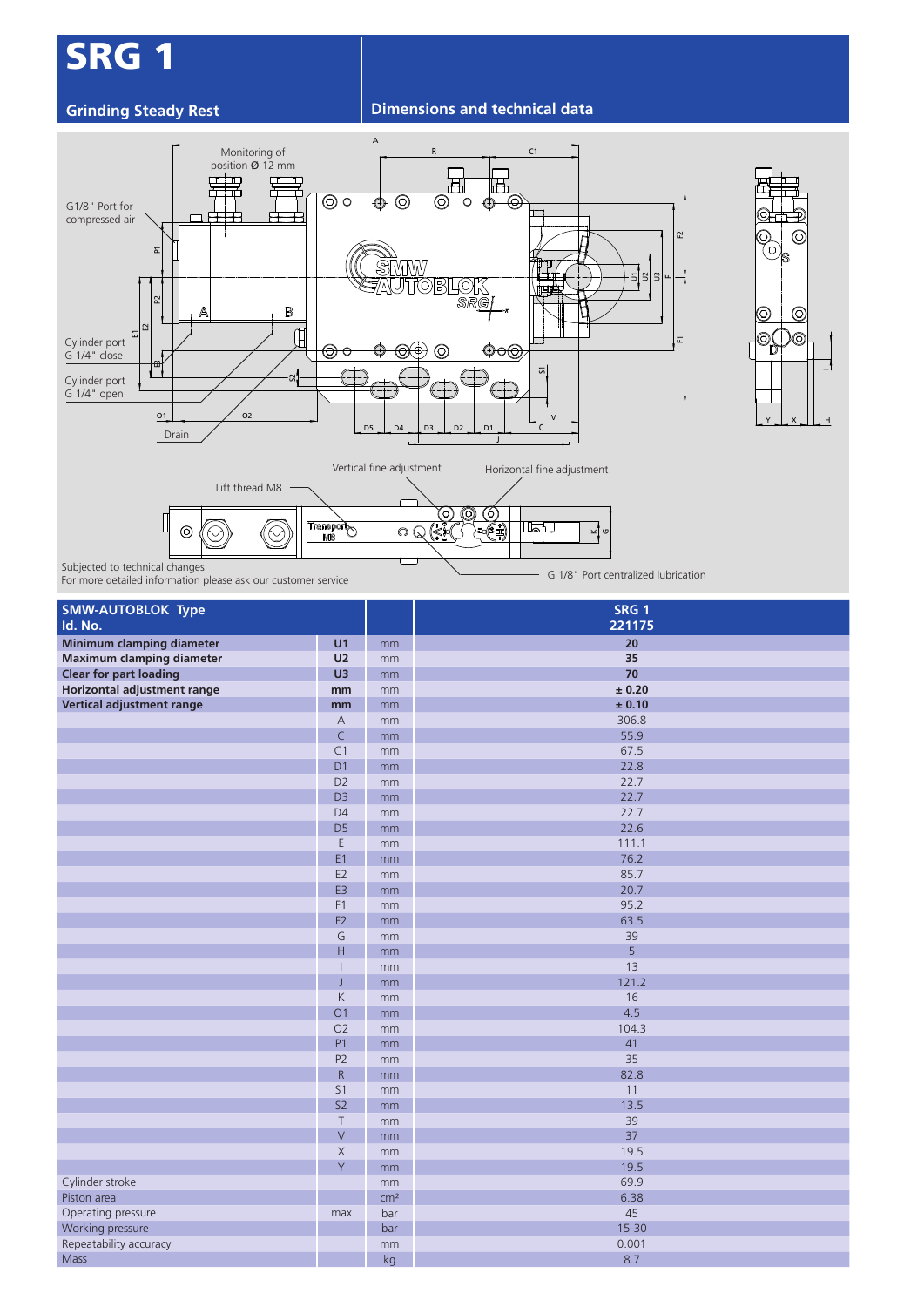## **Dimensions and technical data Grinding Steady Rest Grinding Steady Rest**

SRG 2

 $\overline{\phantom{a}}$ 

ര



Subjected to technical changes

For more detailed information please ask our customer service

| <b>SMW-AUTOBLOK Type</b><br>Id. No. |                |                 | SRG <sub>2</sub><br>221871 |  |  |
|-------------------------------------|----------------|-----------------|----------------------------|--|--|
| Minimum clamping diameter           | U <sub>1</sub> | mm              | 30                         |  |  |
| <b>Maximum clamping diameter</b>    | U <sub>2</sub> | mm              | 60                         |  |  |
| <b>Clear for part loading</b>       | U <sub>4</sub> | mm              | 80                         |  |  |
| Horizontal adjustment range         | mm             | mm              | ± 0.20                     |  |  |
| Vertical adjustment range           | mm             | mm              | ± 0.14                     |  |  |
|                                     | $\overline{A}$ | mm              | 351.6                      |  |  |
|                                     | $\mathsf{C}$   | mm              | 79                         |  |  |
|                                     | C <sub>1</sub> | mm              | 88.4                       |  |  |
|                                     | D <sub>1</sub> | mm              | 31.8                       |  |  |
|                                     | D <sub>2</sub> | mm              | 27.4                       |  |  |
|                                     | D <sub>3</sub> | mm              | 27.3                       |  |  |
|                                     | D <sub>4</sub> | mm              | 31.7                       |  |  |
|                                     | $\mathsf E$    | mm              | 120.6                      |  |  |
|                                     | E1             | mm              | 84.1                       |  |  |
|                                     | E <sub>2</sub> | mm              | 23.8                       |  |  |
|                                     | F <sub>1</sub> | mm              | 95.2                       |  |  |
|                                     | F <sub>2</sub> | mm              | 71                         |  |  |
|                                     | G              | mm              | 45                         |  |  |
|                                     | H              | mm              | 5                          |  |  |
|                                     | $\mathbf{I}$   | mm              | 13                         |  |  |
|                                     | J              | mm              | 166.4                      |  |  |
|                                     | $\mathsf K$    | mm              | 19                         |  |  |
|                                     | $\mathsf{M}$   | mm              | 41                         |  |  |
|                                     | O <sub>1</sub> | mm              | 4.5                        |  |  |
|                                     | O <sub>2</sub> | mm              | 124.1                      |  |  |
|                                     | P1             | mm              | 42                         |  |  |
|                                     | P <sub>2</sub> | mm              | 35                         |  |  |
|                                     | $\mathsf{R}$   | mm              | 94.7                       |  |  |
|                                     | $\mathsf{S}$   | mm              | 13.5                       |  |  |
|                                     | $\top$         | mm              | 45                         |  |  |
|                                     | $\vee$         | mm              | 42                         |  |  |
|                                     | $\mathsf X$    | mm              | 13                         |  |  |
|                                     | Y              | mm              | 19                         |  |  |
| Cylinder stroke                     |                | mm              | 73.4                       |  |  |
| Piston area                         |                | cm <sup>2</sup> | 7,07                       |  |  |
| Operating pressure                  | max            | bar             | 45                         |  |  |
| Working pressure                    |                | bar             | $15 - 30$                  |  |  |
| Repeatability accuracy              |                | mm              | 0.001                      |  |  |
| Mass                                |                | kg              | 11.8                       |  |  |
|                                     |                |                 |                            |  |  |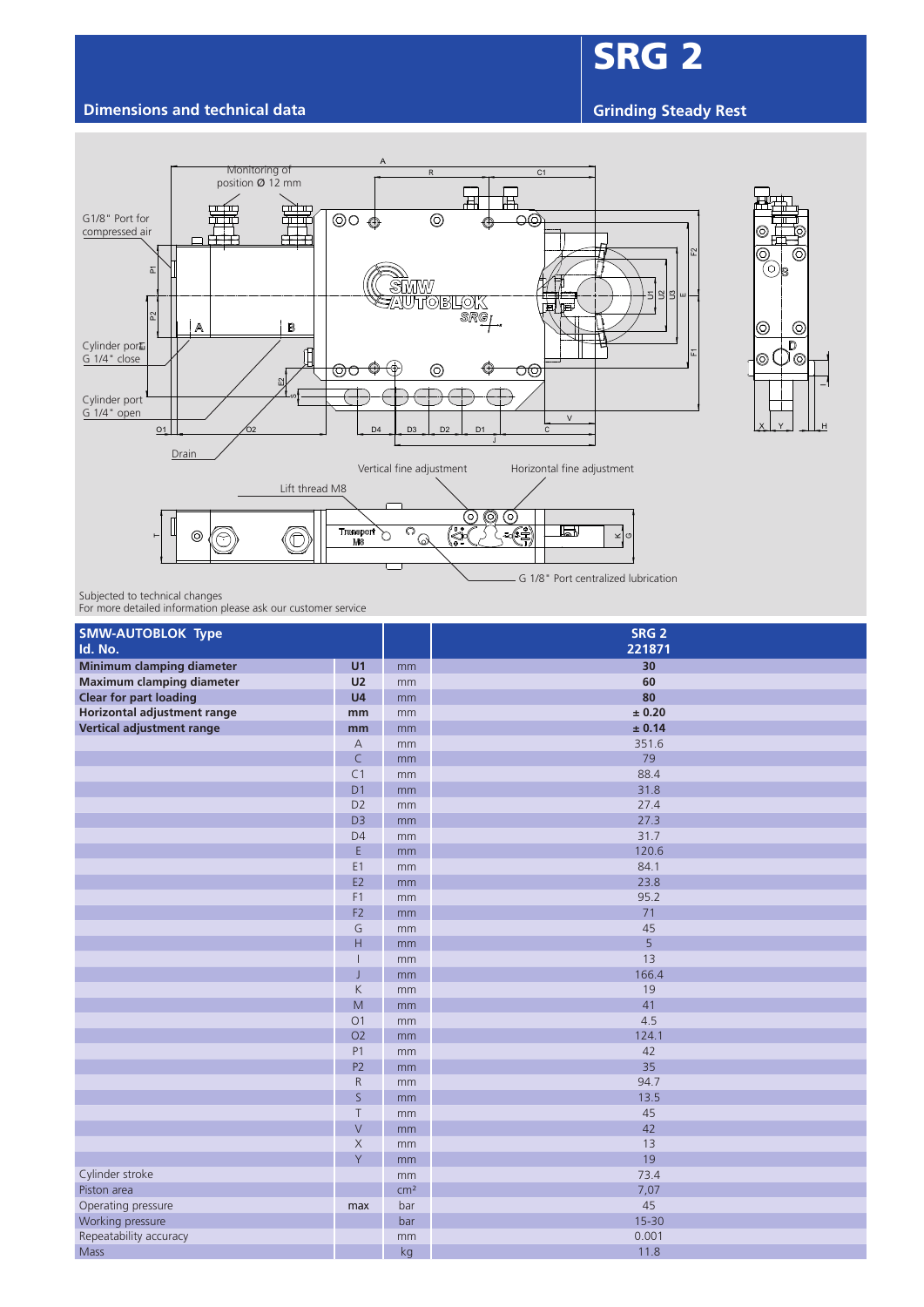# SRG 2.1

### **Grinding Steady Rest Dimensions and technical data**



| SMW<br>의<br>·의의비<br><u>AUTOBLOK</u><br><b>SRG</b><br>$\mathbf{P}$<br>B<br>A<br>$\circledcirc$<br>$\circledcirc$<br>$\mathscr{E}$<br>ၜ<br>D<br>피<br>됴<br>⊚Ü<br>$\circledcirc$<br>Cylinder port<br>$\bullet$<br>⊕<br>⊕<br>Φ⊕<br>⊕⊕<br>◉<br>G 1/4" close<br>ନ୍ଧୀ<br>Cylinder port<br>G 1/4" open<br>$\mathsf{V}$<br>O <sub>1</sub><br>O <sub>2</sub><br>D <sub>4</sub><br>D <sub>3</sub><br>D <sub>2</sub><br>D <sub>1</sub><br>$\mathtt{C}$<br>Drain<br>Vertical fine adjustment<br>Horizontal fine adjustment<br>Lift thread M8<br>[၀]<br>O)<br>$=\left(\frac{1}{2}\right)$<br>$\overline{\circ}_{\underline{\circledcirc}}$<br>$\begin{matrix} \text{Transport} \\ \text{M8} \end{matrix}$<br>( <io<br><math>\left  \times \right </math><br/><math>^{\circ}</math><br/>(C)<br/><math>\left( \oplus \right)</math><br/><math>\vdash</math><br/>- 11</io<br> |                          |                 |        |                                                       |         |  |  |  |
|-------------------------------------------------------------------------------------------------------------------------------------------------------------------------------------------------------------------------------------------------------------------------------------------------------------------------------------------------------------------------------------------------------------------------------------------------------------------------------------------------------------------------------------------------------------------------------------------------------------------------------------------------------------------------------------------------------------------------------------------------------------------------------------------------------------------------------------------------------------|--------------------------|-----------------|--------|-------------------------------------------------------|---------|--|--|--|
| Subjected to technical changes<br>For more detailed information please ask our customer service<br><b>SMW-AUTOBLOK Type</b>                                                                                                                                                                                                                                                                                                                                                                                                                                                                                                                                                                                                                                                                                                                                 |                          |                 |        | G 1/8" Port centralized lubrication<br><b>SRG 2.1</b> |         |  |  |  |
| Id.No.                                                                                                                                                                                                                                                                                                                                                                                                                                                                                                                                                                                                                                                                                                                                                                                                                                                      |                          |                 |        | 222260                                                |         |  |  |  |
| Minimum clamping diameter                                                                                                                                                                                                                                                                                                                                                                                                                                                                                                                                                                                                                                                                                                                                                                                                                                   | U <sub>1</sub>           | mm              | $12 *$ | $28**$                                                | 44 ***  |  |  |  |
| <b>Maximum clamping diameter</b>                                                                                                                                                                                                                                                                                                                                                                                                                                                                                                                                                                                                                                                                                                                                                                                                                            | U <sub>2</sub>           | mm              | 28 *   | 44 **                                                 | $60***$ |  |  |  |
| <b>Clear for part loading</b>                                                                                                                                                                                                                                                                                                                                                                                                                                                                                                                                                                                                                                                                                                                                                                                                                               | U3                       | mm              | $30 *$ | 46 **                                                 | $62***$ |  |  |  |
| Horizontal adjustment range                                                                                                                                                                                                                                                                                                                                                                                                                                                                                                                                                                                                                                                                                                                                                                                                                                 | mm                       | mm              |        | ± 0.20                                                |         |  |  |  |
| Vertical adjustment range                                                                                                                                                                                                                                                                                                                                                                                                                                                                                                                                                                                                                                                                                                                                                                                                                                   | mm                       | mm              |        | ± 0.14                                                |         |  |  |  |
|                                                                                                                                                                                                                                                                                                                                                                                                                                                                                                                                                                                                                                                                                                                                                                                                                                                             | $\overline{A}$           | mm              |        | 351.6                                                 |         |  |  |  |
|                                                                                                                                                                                                                                                                                                                                                                                                                                                                                                                                                                                                                                                                                                                                                                                                                                                             | $\mathsf{C}$             | mm              |        | 79                                                    |         |  |  |  |
|                                                                                                                                                                                                                                                                                                                                                                                                                                                                                                                                                                                                                                                                                                                                                                                                                                                             | C1                       | mm              |        | 88.4                                                  |         |  |  |  |
|                                                                                                                                                                                                                                                                                                                                                                                                                                                                                                                                                                                                                                                                                                                                                                                                                                                             | D <sub>1</sub>           | mm              |        | 31.8                                                  |         |  |  |  |
|                                                                                                                                                                                                                                                                                                                                                                                                                                                                                                                                                                                                                                                                                                                                                                                                                                                             | D <sub>2</sub>           | mm              |        | 27.4                                                  |         |  |  |  |
|                                                                                                                                                                                                                                                                                                                                                                                                                                                                                                                                                                                                                                                                                                                                                                                                                                                             | D <sub>3</sub>           | mm              |        | 27.3                                                  |         |  |  |  |
|                                                                                                                                                                                                                                                                                                                                                                                                                                                                                                                                                                                                                                                                                                                                                                                                                                                             | D <sub>4</sub>           | mm              |        | 31.7                                                  |         |  |  |  |
|                                                                                                                                                                                                                                                                                                                                                                                                                                                                                                                                                                                                                                                                                                                                                                                                                                                             | E                        | mm              |        | 120.6                                                 |         |  |  |  |
|                                                                                                                                                                                                                                                                                                                                                                                                                                                                                                                                                                                                                                                                                                                                                                                                                                                             | E <sub>1</sub>           | mm              |        | 84.1                                                  |         |  |  |  |
|                                                                                                                                                                                                                                                                                                                                                                                                                                                                                                                                                                                                                                                                                                                                                                                                                                                             | E <sub>2</sub>           | mm              |        | 23.8                                                  |         |  |  |  |
|                                                                                                                                                                                                                                                                                                                                                                                                                                                                                                                                                                                                                                                                                                                                                                                                                                                             | F <sub>1</sub>           | mm              |        | 95.2                                                  |         |  |  |  |
|                                                                                                                                                                                                                                                                                                                                                                                                                                                                                                                                                                                                                                                                                                                                                                                                                                                             | F <sub>2</sub>           | mm              |        | 71                                                    |         |  |  |  |
|                                                                                                                                                                                                                                                                                                                                                                                                                                                                                                                                                                                                                                                                                                                                                                                                                                                             | G<br>H                   | mm              |        | 45<br>$\overline{5}$                                  |         |  |  |  |
|                                                                                                                                                                                                                                                                                                                                                                                                                                                                                                                                                                                                                                                                                                                                                                                                                                                             | $\overline{\phantom{a}}$ | mm<br>mm        |        | 13                                                    |         |  |  |  |
|                                                                                                                                                                                                                                                                                                                                                                                                                                                                                                                                                                                                                                                                                                                                                                                                                                                             | J                        | $\mathsf{mm}$   |        | 166.4                                                 |         |  |  |  |
|                                                                                                                                                                                                                                                                                                                                                                                                                                                                                                                                                                                                                                                                                                                                                                                                                                                             | K                        | mm              |        | 19                                                    |         |  |  |  |
|                                                                                                                                                                                                                                                                                                                                                                                                                                                                                                                                                                                                                                                                                                                                                                                                                                                             | ${\sf M}$                | mm              |        | 41                                                    |         |  |  |  |
|                                                                                                                                                                                                                                                                                                                                                                                                                                                                                                                                                                                                                                                                                                                                                                                                                                                             | O <sub>1</sub>           | mm              |        | 4.5                                                   |         |  |  |  |
|                                                                                                                                                                                                                                                                                                                                                                                                                                                                                                                                                                                                                                                                                                                                                                                                                                                             | O <sub>2</sub>           | mm              |        | 124.1                                                 |         |  |  |  |
|                                                                                                                                                                                                                                                                                                                                                                                                                                                                                                                                                                                                                                                                                                                                                                                                                                                             | P1                       | mm              |        | 42                                                    |         |  |  |  |
|                                                                                                                                                                                                                                                                                                                                                                                                                                                                                                                                                                                                                                                                                                                                                                                                                                                             | P <sub>2</sub>           | mm              |        | 35                                                    |         |  |  |  |
|                                                                                                                                                                                                                                                                                                                                                                                                                                                                                                                                                                                                                                                                                                                                                                                                                                                             | ${\sf R}$                | mm              |        | 94.7                                                  |         |  |  |  |
|                                                                                                                                                                                                                                                                                                                                                                                                                                                                                                                                                                                                                                                                                                                                                                                                                                                             | $\mathsf S$              | mm              |        | 13.5                                                  |         |  |  |  |
|                                                                                                                                                                                                                                                                                                                                                                                                                                                                                                                                                                                                                                                                                                                                                                                                                                                             | Τ                        | mm              |        | 45                                                    |         |  |  |  |
|                                                                                                                                                                                                                                                                                                                                                                                                                                                                                                                                                                                                                                                                                                                                                                                                                                                             | $\vee$                   | mm              |        | 42                                                    |         |  |  |  |
|                                                                                                                                                                                                                                                                                                                                                                                                                                                                                                                                                                                                                                                                                                                                                                                                                                                             | $\mathsf X$              | mm              |        | 13                                                    |         |  |  |  |
|                                                                                                                                                                                                                                                                                                                                                                                                                                                                                                                                                                                                                                                                                                                                                                                                                                                             | Y                        | mm              |        | 19                                                    |         |  |  |  |
| Cylinder stroke                                                                                                                                                                                                                                                                                                                                                                                                                                                                                                                                                                                                                                                                                                                                                                                                                                             |                          | mm              |        | 66.4                                                  |         |  |  |  |
| Piston area                                                                                                                                                                                                                                                                                                                                                                                                                                                                                                                                                                                                                                                                                                                                                                                                                                                 |                          | cm <sup>2</sup> |        | 7,07                                                  |         |  |  |  |
| Operating pressure                                                                                                                                                                                                                                                                                                                                                                                                                                                                                                                                                                                                                                                                                                                                                                                                                                          |                          | bar             |        | 45                                                    |         |  |  |  |
| Working pressure                                                                                                                                                                                                                                                                                                                                                                                                                                                                                                                                                                                                                                                                                                                                                                                                                                            |                          | bar             |        | $15 - 30$                                             |         |  |  |  |
| Repeatability accuracy                                                                                                                                                                                                                                                                                                                                                                                                                                                                                                                                                                                                                                                                                                                                                                                                                                      |                          | mm              |        | 0.001                                                 |         |  |  |  |
| Mass                                                                                                                                                                                                                                                                                                                                                                                                                                                                                                                                                                                                                                                                                                                                                                                                                                                        |                          | kg              |        | 11.2                                                  |         |  |  |  |

12-28 mm clamping range by using clamping kit I

**Modular nests for the arms:**<br>(\*) 12-28 mm clamping<br>(\*\*) 28-44 mm clamping

(\*\*) 28-44 mm clamping range by using clamping kit II 44-60 mm clamping range by using clamping kit III